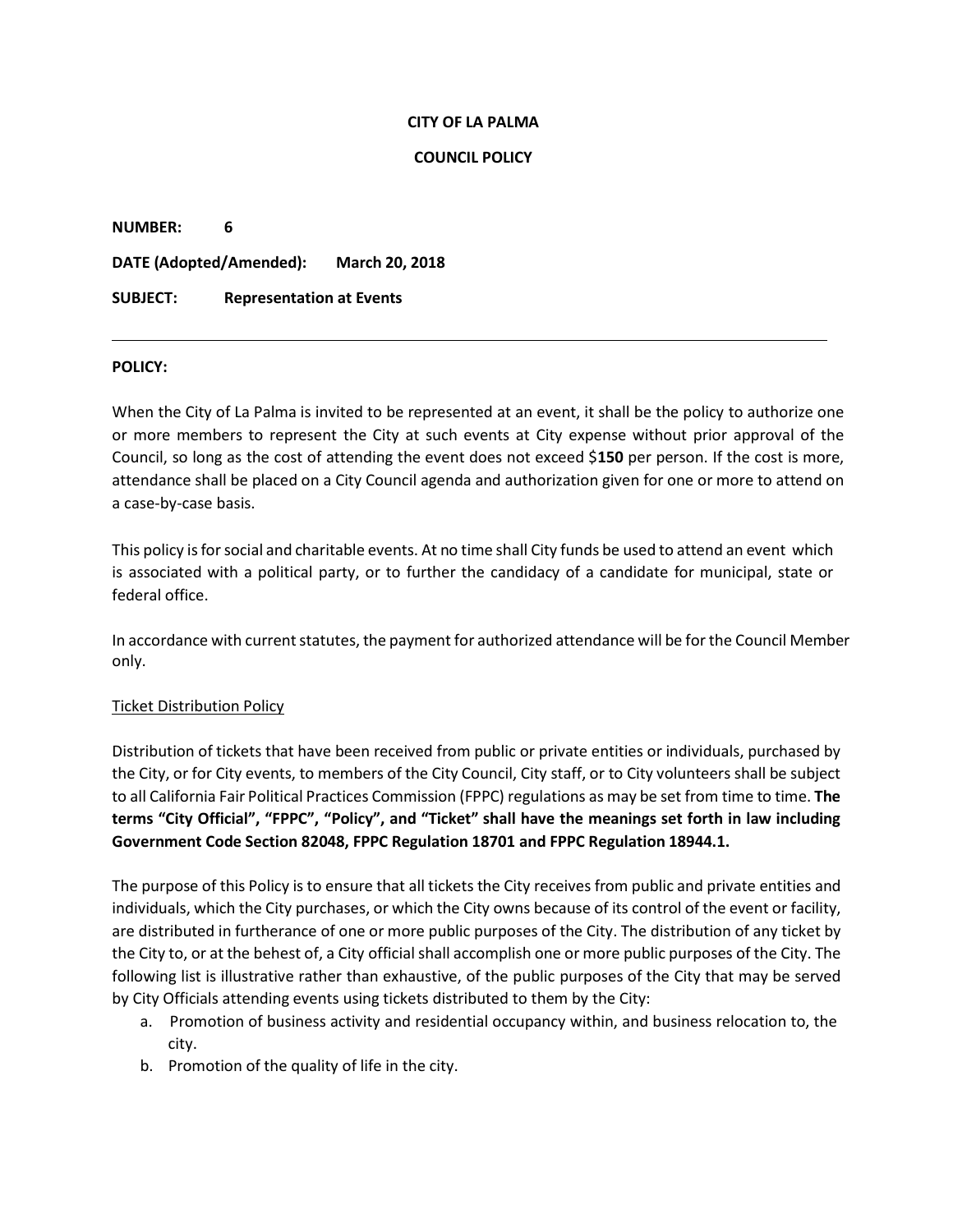City Council Policy No. 6 Representation at Events Page 2

- c. Promotion of community resources and programs available to city residents, including charitable and non-profit organization resources.
- d. Promotion of City resources available to city residents.
- e. Promotion of community programs available to city residents, including charitable and nonprofit organization resources.
- f. Promotion of City-run, sponsored, or supported community programs.
- g. Promotion of City facilities available for City resident use.
- h. Promotion of City recognition, visibility, and/or profile on a local, state, national, or international scale.
- i. Recognition of City-sponsored community service organizations and programs that provide benefit to the City, its residents or businesses, including but not limited to Volunteers in Policing, SCORE, and Neighborhood Watch.
- j. Recognition of community service organizations and programs not sponsored by the City but which provide benefit to the City, its residents or businesses, including but not limited to American Cancer Society, Chamber of Commerce, and Kiwanis.
- k. Recognition of local governmental agencies and programs providing services within the city, or providing benefits to the City, its residents or businesses, including but not limited to local water and wastewater agencies, local school districts, Cypress College, the Orange County Library, Southeast Area Animal Control Authority, and the Orange County Fire Authority.
- l. Recognition of residents or businesses in La Palma honored for providing services to the City or benefits to the City, its residents or businesses.
- m. Promotion of City issues and interests at events sponsored by other governmental entities and government-related industry groups, and non-profit organizations, including but not limited to state of the city events sponsored by adjacent cities, League of California Cities events, Orange County Division of League of California City events, and Association of California Cities-Orange County events.
- n. Information-gathering and education regarding matters of local, regional and state-wide concern that affect the City.
- o. Attendance at events sponsored by other local governmental agencies, government-related industry groups, and non-profit organizations, for the purpose of meeting and conferring with other governmental officials or business representatives regarding issues of interest to or affecting the City.

# Transfer Prohibition

The transfer by any City Official of any ticket distributed to such City Official pursuant to this policy to any other person, except to members of the City Official's immediate family for their personal use, is prohibited.

# Website Posting

For the purpose of implementing this Policy, and completing and posting any required notice, including the FPPC California Form 802, the City Manager or her/his designee shall be the "Agency Head". The